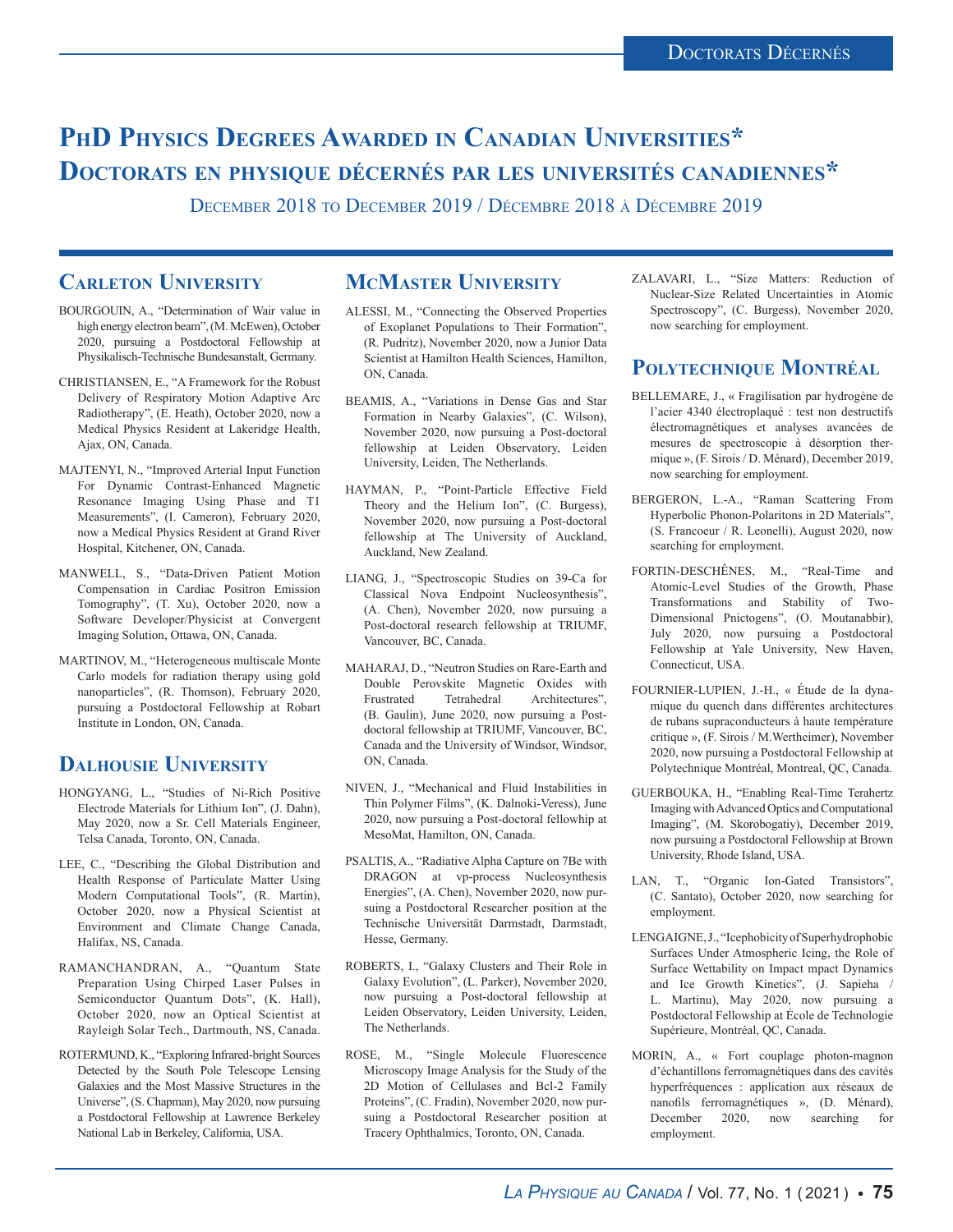- MUSONGELA, M., « Implantation d'un modèle de fuite B1 hétérogène avec la méthode des caractéristiques(MoC) », (G. Marleau), December 2019, now searching for employment.
- SU, R., "Electrochemical Studies on the Biopigment Eumelanin", (C. Santato), August 2020, now searching for employment.

## **Queen's University**

- ALEXANDER, K., "End-to-End Quality Assurance of Complex Radiation Therapy Treatments", (L.J. Schreiner / T.R. Olding), June 2020, now pursuing a residency in medical physics at Kingston Health Science Centre, Kingston, ON, Canada.
- BROSSARD, A., "Optimization of Spherical Proportional Counter Backgrounds and Response for Low Mass Dark", (G. Gerbier / I. Giomataris), June 2020, now pursing a postdoctoral fellowship at Queen's University, Kingston, ON, Canada.
- GHAITH, M., "Development of Low-Energy Calibration Techniques for SuperCDMS using LEDs Operated Cryogenic Temperatures", (W. Rau), June 2021, now a Senior Instructor of Physics at Abu Dhabi University, Abu Dhabi, UAE.
- INAYEH, A., "Molecular-Level Study of N-Heterocyclic Carbenes: Binding Modes and Self-Assembly on Au(111)", (A.B. McLean), November 2020, now working in research and development at Canadian Bank Note, Ottawa, ON, Canada.
- LAM, I., "Search for Invisible Nucleon Decay in SNO+ with Improved Sensitivity", (A.J. Wright), June 2021, now pursuing a postdoctoral fellowship at Carleton Univerisity, Ottawa, ON, Canada.
- LIU, Y., "Neutron Measurements and Reactor Antineutrino Search with the SNO+ Dectector in the Water Phase", (M.C. Chen), November 2020, pursuing a postdoctoral fellowship at the University of British Columbia, Vancouver, BC, Canada.
- VAZQUEZ DE SOLA FERNANDEZ, F., "Solar KK Axion Search with NEWS-G", (G. Gerbier), November 2020, now pursuing a postdoctoral fellowship at IMT Atlantique Bretagne-Pays de la Loire Campus de Nantes, Nantes, France.

## **Ryerson University**

- FADHEL, M., "Photoacoustic imaging for monitoring vascular disrupting agents", (M. Kolios), October 2020, now a Diagnostic Medical Physics Resident at Yale New Haven Health, New Haven, Connecticut, USA.
- HYSI, E., "On the development of photoacoustic imaging biomarkers for cancer treatment

monitoring", (M. Kolios), June 2020, now a Banting and KRESCENT Fellow at Division of Nephrology, St. Michael's Hospital and Li Ka Shing Knowledge Institute, Toronto, ON, Canada.

- JAFARI SOJAHROOD, A., "Classification of the nonlinear dynamics of ultrasonically excited bubbles and their effect on the acoustical properties of the medium: theory, experiment and numerical simulations", (M. Kolios / R. Karshafian), June 2020, now a Postdoctoral Fellow at Ryerson University, Toronto ON, Canada.
- LI, Y., "Large-pitch methods for 2D/3D synthetic transmit aperture ultrasound imaging", (Y. Xu, M. Kolios), October 2020, now a Postdoctoral Fellow at Ryerson University, Toronto, ON, Canada.
- MOMIN, S., "On optimization of mixed photon energy beams in volumetric modulated arc therapy", (R. Khan, J. Grafe), October 2020, now a Medical Physics Resident at Emory University School of Medicine, Atlanta, Georgia, U.S.A.
- NGYUEN, J., "In vivo detection of lanthanum via x-ray fluorescence", (J. Grafe), October 2020, now pursuing a Postdoctoral Research Fellow at the University of Victoria, Victoria, BC, Canada.

#### **Simon Fraser University**

- AKINTOLA, K., "Muon Spin Rotation/Relaxation Studies of the Kondo Insulator SmB6", (J. Sonier), June 2020, now a Patent Specialist at Marks & Clerk, Toronto, ON, Canada.
- AZARI, M., "Valleytronics of Quantum Dots of Topological Materials", (G. Kirczenow), June 2020, N/A.
- BAGHERI, H., "Development and Characterization of a Magnetic Particle Imaging Scanner", (M. Hayden), June 2020, N/A.
- BAHRASEMANI, S., "Search for charged Higgs bosons in  $\tau$ -lepton final states with 139 fb $\gamma$ (-1) of proton-proton collision data recorded at  $\sqrt{s}$ =13 TeV with the ATLAS detector", (D. O'Neil), June 2020, N/A.
- CORDOBA, C., "Potential Mapping of Growth Sequence in Semiconductor NW p-n junctions", (K. Kavanagh), June 2020, N/A.
- GRAHAM, S., "Modifying spin di˙usion in a nondegenerate ultracold gas", (J. McGuirk), June 2020, N/A.
- HERRMANN, C., "In-situ Observations of Hexagonal Boron Nitride Growth on Cu (110)", (K. Kavanagh), October 2020, now a Field Service Engineer at Systems for Research, Kanata, ON, Canada.
- LI, Y., "Probing Primordial Magnetic Fields with the Cosmic Microwave Background", (L. Pogosian), June 2020, N/A.
- MATSE, M., "Mathematical Modelling of Electrokinetic Phenomona in Soft Nanopores", (M. Kennett), June 2020, N/A.
- MOHTASHEMI, L., "Test of Fermi Liquid Theory with Terahertz Conductivity Measurements of MnSi", (J.S. Dodge), October 2020, N/A.
- NIU, F., "Application of position sensitive detector in nuclear well logging tools", (D. O'Neil), June 2020, N/A.
- SAHOTA, D., "Photoexcitation Spectroscopy of Insulating Cuprates", (J.S. Dodge), June 2020, now a Member Representative at the Teaching Support Staff Union, Burnaby, BC, Canada.

#### **Université de Montréal**

- BEAUDIN, G., « Les polarons magnétiques et la phase nématique dans l'Eu1-xCaxB6 », (A. Bianchi), décembre 2020, now a Postdoctoral Research Associate, Université de Montréal, Montréal, QC, Canada.
- BEDARD, C. A., « L'information algorithmique en physique : Émergence, sophistication et localité quantique », (G. Brassard et L. Vinet), mars 2020, now pursuing a Postdoctoral Fellowship at Università della Svizzera italiana, Lugano, Ticino, Switzerland.
- BILLOUD, T., "Characterization of the radiation field in ATLAS using Timepix detectors". (C. Leroy), mars 2020, maintenant chercheur postdoctoral à l'IEAP (Institute for Experimental and Applied Physics) de la CTU (Czech Technical University) à Prague, Czech Republic.
- DUROCHER-JEAN, A., « Diagnostics spectroscopiques de plasmas d'argon à la pression atmosphérique en présence d'espèces réactives », (L. Stafford), juin 2020, now an R&D Scientist at Optina Diagnostics, Montréal, QC, Canada.
- FREUND, B., "Search for resonant WZ production in the fully leptonic final state with the ATLAS detector", (G. Azuelos and J.-F. Arguin), mars 2020, now a Data Scientist at Shopify, Montreal, QC, Canada.
- GAGNON, L.-G., "Searching for supersymmetry using deep learning with the ATLAS detector", (J.-F. Arguin), décembre 2020, now pursuing a Postdoctoral Fellowship at UC Berkeley, California, USA.
- LANDRY, A., « Études sur l'interaction des particules quantiques avec la gravitation », (F. Hammad), décembre 2020, maintenant sans emploi et à la recherche d'une bourse postdoctoral.
- LEMAY, J.-M., « Polynômes Orthogonaux : Processus limites et modèles exactement résolubles », (L. Vinet), mars 2020, maintenant Professeur, Collège international des Marcellines, Montréal, QC, Canada.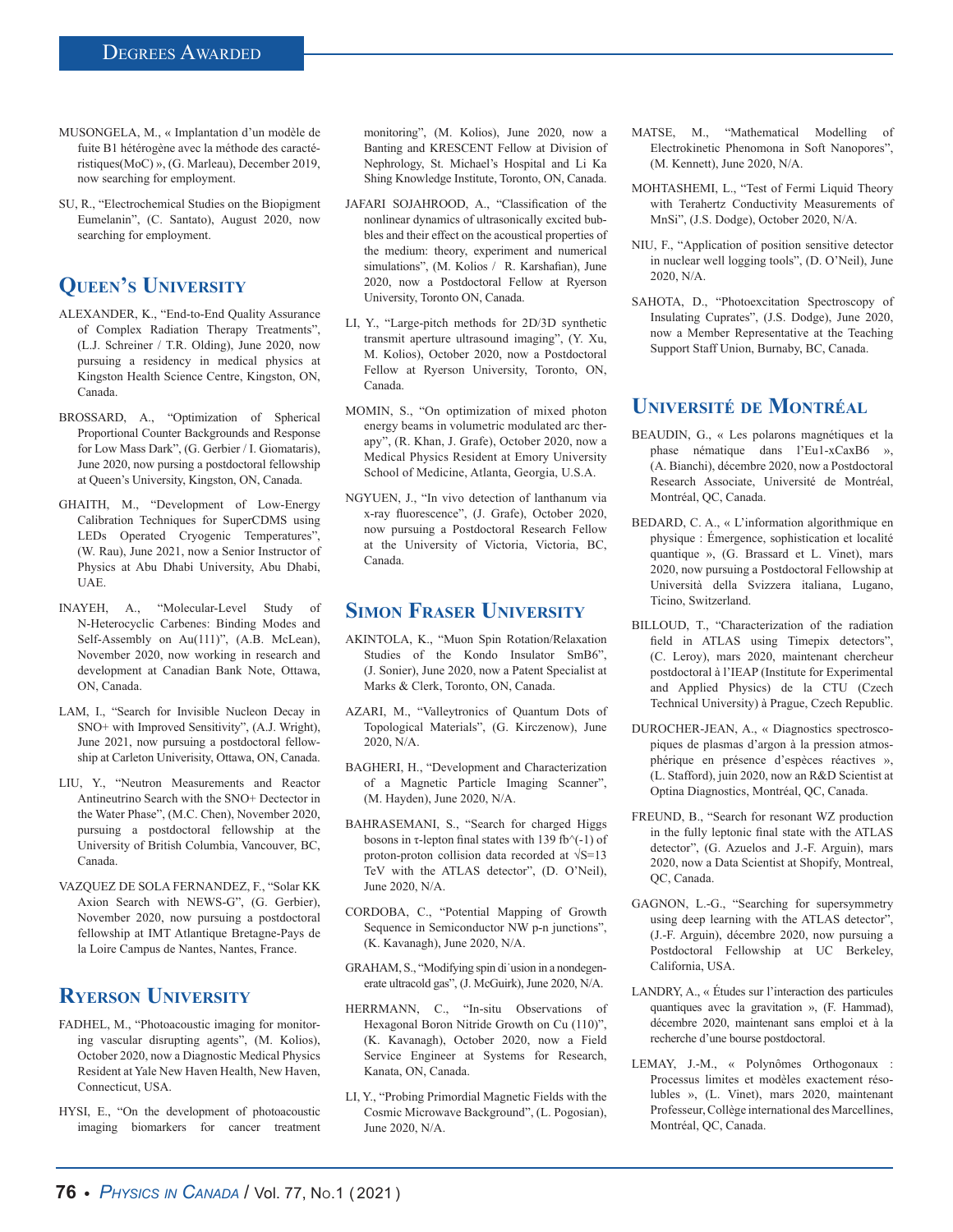- NGUYEN, T., "From Electron Reconstruction and Identification to the Search for Supersymmetry at the ATLAS Experiment", (J.-F. Arguin), juillet 2020, now a Software Developer at Vanilla Forums, Montreal, QC, Canada.
- TREMBLAY, B., « Assimilation des données et apprentissage profond pour la prédiction de l'activité solaire à court terme », (A. Vincent), mars 2020, now a Postdoctoral Research Fellow, Laboratory for Atmospheric and Space Physics, Boulder, Colorado, USA.

#### **Université de Sherbrooke**

- BERTRAND, S., « Génération et détection de la polarisation de vallée optique dans les semimétaux de Weyl », (I. Garate et R. Côté), Août 2020, maintenant Professionnel de recherche, Université de Sherbrooke, Sherbrooke, QC, Canada.
- CAMIRAN-LEMYRE, J., « Ingénierie de systèmes quantiques pour une mise à l'échelle compatible aux plateformes industrielles de microélectronique », (M. Pioro-Ladrière), Décembre 2019, maintenant Président, Nord Quantique, Sherbrooke, QC, Canada.
- DI PAOLO, A., « Qubits supraconducteurs protégés basés sur des modes à haute impédance », (A. Blais), Juin 2020, now pursuing a Postdoctoral Fellowship at MIT, Cambridge, MA, USA.
- HARDY, G., « Études des effets de proximité dans les hétérostructures de Pr2-x Cex CuO4 et le LaFeO3 », (P. Fournier), Septembre 2020, présentement sans emploi, en réflexion.
- KRISHNA, A., « Portes tolérantes aux fautes pour les codes produits d'hypergraphes », (D. Poulin), Février 2020, now pursuing a Postdoctoral Fellowship at Stanford University, Stanford, California, USA.
- PRÉMONT-FOLEY, A., « Réseaux de tenseurs et solutionneurs d'impureté pour la théorie du champ moyen dynamique », (D. Sénéchal), Juillet 2020, maintenant stagiaire postdoctoral, Université de Sherbrooke, Sherbrooke, QC, Canada.
- ROCHETTE, S., « Accélérer la mise à l'échelle des processeurs quantiques avec les boîtes quantiques à grilles », (M. Pioro-Ladrière), Septembre 2020, maintenant Coordonnatrice, Institut quantique (UdeS), Sherbrooke, QC, Canada.
- THIBAULT, K., « Effets de rétroaction du bruit dans un circuit électrique », (B. Reulet), Janvier 2020, maintenant Coordonnateur, Institut quantique (UdeS), Sherbrooke, QC, Canada.

#### **Université d'Ottawa**

ALAM, M.Z., "Experiments in Nonlinear Optics with Epsilon-Near-Zero Materials", (R. Boyd), October 2020, N/A.

- BRITTON, M., "Isolating the gain in the nitrogen molecular cation", (P. Corkum), December 2020, now pursuing a Postdoctoral Fellowship at Stanford University, Stanford, California, USA.
- HICKEY, R., "Three-dimensional plant-derived biomaterials Scaffolds for tissue engineering and biophysical manipulation", (A. Pelling), October 2020, now a Scientist and Project Manager at Spiderwort Inc.
- SAXENA, B., "Electrostriction in As2Se3-PMMA Microtapers", (X. Bao), December 2019, now pursuing a Postdoctoral Fellowship at the University of Waterloo, ON, Canada.
- SZULAKOWSKA, L., "Electron-electron interactions and optical properties of two-dimensional nanocrystals", (P. Hawrylak), October 2020, now pursuing a Postdoctoral Fellowship at the University of British Columbia, BC, Canada.

#### **University of Alberta**

- ACHAL, R., "Fabrication and Application of Atomic Scale Silicon Structures", (R. Wolkow), June 2020, N/A.
- ARBABIMOGHADAM, S., "A Search for the Physical Basis of the Genetic Code and Modeling Cancer Cell Response to Chemotherapy Using the Ising Model", (J. Tuszynski), Dec 2020, N/A.
- BOOS, J., "Effects of Non-locality in Gravity and Quantum Theory", (V. Frolov), Dec 2020, N/A.
- CORDELL, D., "Magnetotelluric Investigation of the Laguna del Maule Volcanic Field, Central Chile", (M. Unsworth), June 2020, N/A.
- GAO, W., "Studies in Multicomponent Seismic Data Processing and Kronecker Least-Squares Reverse Time Migration", (M. Sacchi), Dec 2020, N/A.
- GARDNER, K., "Fluorescence and Lasing in Dyedoped and Conjugated Polymer Microspheres", (A. Meldrum), Dec 2020, N/A.
- HAUER, B., "On-Chip Silicon Optomechanical Cavities at Low Temperatures", (J. Davis), June 2020, N/A.
- HUFF, T., "Atomic Electronics with Silicon Dangling Bonds: Error Correction, Logical Gates, and Electrostatic Environment", (R. Wolkow), June 2020, N/A.
- KOCH, E., "Connecting Galactic to Local Scales in the Neutral Interstellar Medium Across the Local Group", (E. Rosolowsky), Dec 2020, N/A.
- LEE, B., "Improving Exploration for Geothermal Resources with the Magnetotelluric Method", (M. Unsworth), Dec 2020, N/A.
- MATHARU, G., "Strategies for Elastic Full Waveform Inversion", (M. Sacchi), Dec 2020.
- RAMP, H., "Microwave to Telecom Wavelength Transduction", (J. Davis), Dec 2020, N/A.

REYES CANALES, M., "Probabilistic Seismic Hazard Analysis for Induced Seismicity", (M. van der Baan), Dec 2020, N/A.

#### **University of Guelph**

- GOOD, D., "Investigations of Membrane Protein Dynamics using Solid State NMR", (V. Ladizhansky), June 2020, now a Customer Success Scientist, Nicoya, Kitchener, ON, Canada.
- HARRIS, A., "Spectroscopic Characterization of Atypical Ion Pumping Microbial Rhodopsins", (L. Brown), October 2020, Postdoctoral Fellow, now a Neurobiology Department at Weizmann Institute of Science, Rehovot, Israel.
- RAHEMTULLA, A., "Resolving Short Range Order of Amorphous Solids", (S. Kycia), June 2020, now an Associate Scientist, Canadian Light Source, SK, Canada.
- SHELTON, E., "Quantifying Bacterial Motion in Twitching Colonies and the Effect of the Agar-Glass Interface on Bacterial Twitching Motility", (J. Dutcher), October 2020, now a Data Scientist, Royal Bank of Canada, Toronto, ON, Canada.

#### **University of Manitoba**

- BERGEN, R., "Optimizing and Advancing Mulit-Parametric Magnetic Resonance Imaging for Biologically - Guided Radiotherapy", (L. Ryner, M. Essig), February 2020, N/A.
- COWNDEN, B., "Gravitational Collapse in AntideSitter Spacetime", (A. Frey), October 2020, N/A.
- FLYNN PRIMROSE, D., "On the Hahn and Levi Civita Fields: Topology, Analysis and Applications", (K. Shamseddine), February 2020, N/A.
- GUEST, B., "X Ray Observations of Pulsar Wind Nebular: The Nature of Pulsar Winds and Their Environment", (S. Safi-Harb), May 2020, N/A.
- LANG, M., "Automated Production and Purification of Hyperpolarized Xenon Gas", (C. Bidinosti, J. Martin), October 2020, N/A.
- MIKULA, P., "Gradient Flow in Holographic Superconductors", (G. Kunstatter, M Carrington), February 2020, N/A.
- MOSTAMAND, M., "Laser Developments and Study of Rydberg and Autoionizing Rydberg States in Tm, La and At Using Resonant Ionizatin Laser Spectroscopy", (G. Gwinner, J. Lassen), May 2020, N/A.
- PAIDI, V. K., "Role of Orbital Hybridization in the Magnetism of Nanoscale Oxides", (J. van Lierop), February 2020, N/A.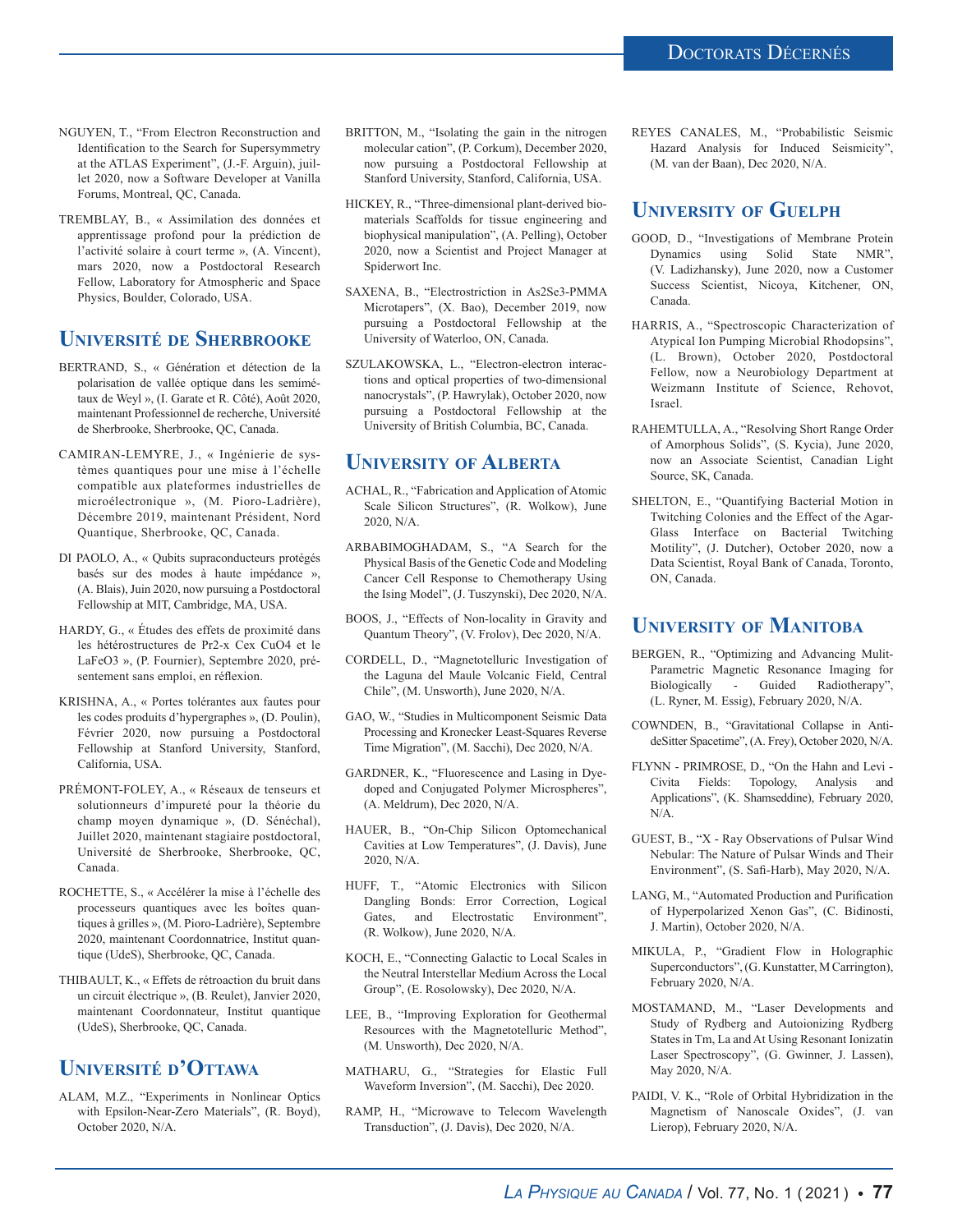SHIELLS, K., "Radiative Corrections to Semileptonic Processes in the Standard Model", (P.G. Blunden), May 2020, N/A.

## **University of New Brunswick**

- Enjilela, R, "Measurements of Porous Media: Fluid Quantification and Magnetic Susceptibility Contrast", (B. Balcom), October 2020, now a Course Instructor, Carleton University, Ottawa, ON, Canada.
- Kristoffersen, S, "Doppler Michelson Interferometer Wind Observations and Interpretations", (W. Ward), May 2020, now pursuing a Postdoctoral Fellowship at CEA (Commissariat à l'énergie atomique et aux énergies alternatives), Paris, France.

#### **University of Saskatchewan**

- CHOUDHURY, S, "Small-scale E-Region Irregularities in High-Latitude Plasma", (JP St-Maurice), Spring 2020, now an Entrepreneur, Real Estate Business, Saskatoon, SK, Canada.
- DEBOER, T, "Advancing the Characterization of Semi Conductors with Synchrotron Radiation", (A. Moewes), Fall 2020, now a Research Associate at University of Saskatchewan, Saskatoon, SK, Canada.
- HO, J, "Beyond the Conventional Quark Model: Using QCD Sum Rules to Explore the Spectrum of Exotic Hadrons", (T. Steele, D. Harnett), Fall 2020, now an Assistant Professor, at Dordt University, Sioux Center, Iowa, USA.
- PALAMETA, A, "Beyone-the Quark-Model Heavy Hadrons from QCD Sum Rules", (T. Steele, D. Harnett), Fall 2020, now a Sessional Lecturer, at University of Fraser Valley, Abbotsford, BC, Canada.
- SAMADI, N, "A Real Time Phase Space Beam Size and Divergence Monitor for Synchrotron Radiation", (D. Chapman), Spring 2020, now pursuing a Postdoctroral Fellowship, at Paul Scherrer Institut in Switzerland, Villigen PSI, Switzerland.
- ZULKOSKEY, A, "Interdimensional Effects in Systms of Femions", (K. Tanaka, R. Dick), Spring 2020, now a Professional Specialist, at University of Saskatchewan, Saskatoon, SK, Canada.

## **University of Toronto**

ABIDI, S. H., "Precision Higgs Boson Measurements using the  $H \rightarrow ZZ^* \rightarrow 4l$  Decay Channel.,

(R. Teuscher), November 2020", now pursuing a Postdoctoral Fellowship at ATLAS, Brookhaven National Labs (BNL), New York, USA.

- BHATT, N., "Spectroscopy of Ions in Cryogenic Neutral Plasmas.", (A.C. Vutha), November 2020, now pursuing a Postdoctoral Fellowship at PTB, Institute for Experimental Quantum Metrology - Quantum Clocks and Complex Systems, Braunschweig, Germany.
- CORMIER, K.J.R., "A Study of Highly-Energetic Top Quarks Using the ATLAS Detector.", (R. Teuscher), March 2020, now pursuing a Postdoctoral Fellowship at CMS experiment, University of Zurich, Zurich, Switzerland.
- FAJBER, R., "Understanding the Role of Latent Heating in the Heat and Mass Transport of the Global Atmospheric Circulation.", (P.J. Kushner), November 2020, now pursuing a Postdoctoral Fellowship at University of Washington, Seattle, Washington, USA.
- GUERRERO, J. M., "The Influence of Curvature on Mantle Convection Featuring a Temperature-Dependent Viscosity.", (J.P. Lowman), November 2020, now pursuing a Postdoctoral Fellowship at Institute of Earth Sciences, Academia Sinica, Taipei, Taiwan.
- HARTLEY, J. W., "The SuperBIT Hardware Design and a Constraint of the Tensor to Scalar Ratio r from the Spider I Polarized CMB Maps.", (C.B. Netterfield), November 2020, now a Co-founder, StarSpec.
- HAY, S., "Pattern Scaling Methods for Understanding the Response to Polar Sea-Ice loss in Coupled Earth System Models.", (P.J. Kushner), November 2020, now pursuing a Postdoctoral Fellowship at University of Toronto, Department of Physics, Toronto, ON, Canada.
- LES, R., "Exotic Diboson Production in the Semileptonic Channels with the ATLAS Detector.", (W. Trischuk), March 2020, now pursuing a Postdoctoral Fellowship at Michigan State University, East Lansing, Michigan, USA (working from Geneva, Switzerland).
- LI, Y., "Mainland Southeast Asia Precipitation: Natural Variability, Teleconnection, and Response to External Forcing", (D.B.A. Jones), November 2020, now looking for employment.
- NINO, D.F., "On the Molecular Counting and Clustering Problems in Single-Molecule Quantitative Nanoscopy", (J.N. Milstein), November 2020, now pursuing a Postdoctoral Fellowship at University of Toronto Mississauga (UTM), Mississauga, ON, Canada.
- THAM, W.-K., "Quantum Homomorphic Encryption: Implementation and Application + SPLICE: A Novel Super-resolution Imaging

Technique.", (A.M. Steinberg), November 2020, now a co-founder of a start up company.

- TZITRIN, I., "From the theory of entanglement to the practice of optical quantum information", (H.K. Lo), November 2020, now pursuing a Postdoctoral Fellowship at University of Toronto / Xanadu, Toronto, ON, Canada.
- VELOCE, L. M., "Fiducial Inclusive and Differential Cross Section Measurements of the Higgs Boson in the  $H \rightarrow ZZ^* \rightarrow 4l$  Channel with the ATLAS Detector.", (R. Teuscher), November 2020, now pursuing a Postdoctoral Fellowship at ATLAS, University of Toronto, Toronto, ON, Canada.
- WANG, W., "Adaptive Techniques in Practical Quantum Key Distribution", (H.-K. Lo), June 2020, now pursuing a Postdoctoral Fellowship at Waterloo/PSI, Waterloo, ON, Canada.
- WOODFORD, C.J., "Centre-of-mass motion and precession of the orbital plane in binary black hole simulations.", (N. Murray), November 2020, now a full-time Knowledge Translation Specialist, Arthur B. McDonald Canadian Astroparticle Physics Research Institute Queen's University, Kingston, ON, Canada, and a part-time (1) Dept. of Physics Sessional Lecturer, University of Toronto, Toronto, ON, Canada, and (2) Educational Content Developer, Discover the Universe / the Dunlap Institute, Toronto, ON, Canada.
- ZHANG, C., "New Physics of the Standard Model and Beyond.", (B. Holdom), June 2020, now pursuing a joint Postdoctoral Fellowship at University of Toronto with University of Waterloo, ON, Canada.

#### **University of Victoria**

- ALLEN, M., "Theoretical investigation of size effects in multiferroic nanoparticles", (R. de Sousa), July 2020, now searching for employment.
- BOTTRELL, C., "Morphological and kinematic indicators of structural transformation in galaxies", (L. Simard / S. Ellison), July 2020, now a Kavli Fellow at Kavli Institute for the Physics and Mathematics of the Universe, Tokyo, Japan.
- CHIU, J., "Search for Higgs boson decays to beyondthe-Standard-Model light bosons in four-lepton events with the ATLAS detector at the LHC", (M. Lefebvre), December 2020, now searching for employment.
- DUNNING, C., "Contrast Agent Imaging Using An Optimized Table-top X-ray Fluorescence and Photon-Counting Computed Tomography Imaging System", (M. Bazalova-Carter), October 2020, now a Postdoctoral Fellow at Mayo Clinic, Rochester, Minnesota, USA.